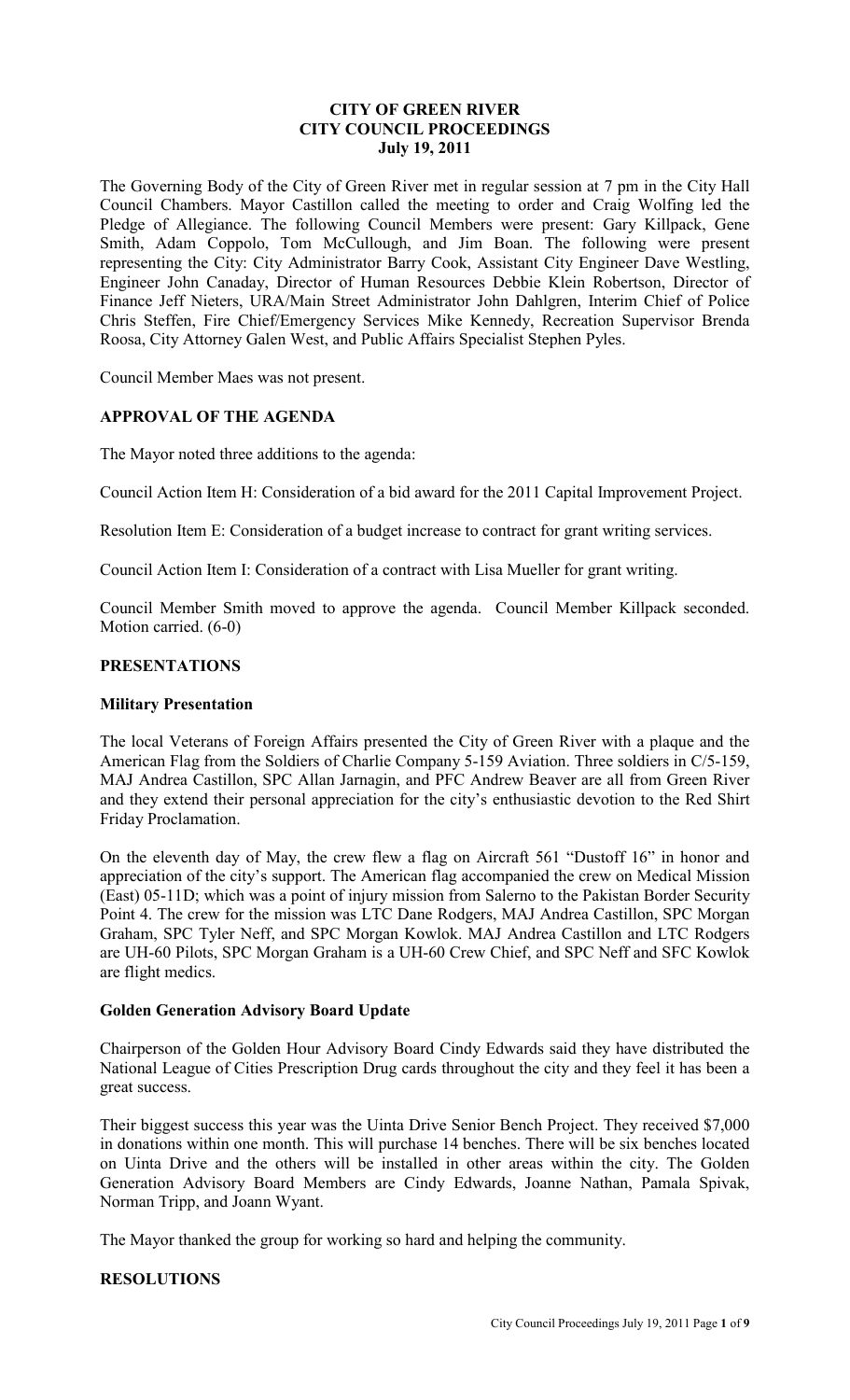### **Youth Main Street Program**

**R11-38: A resolution for the governing body of the City of Green River, Wyoming, to approve an increase in expenditures and income in the General Fund for the Youth Main Street Program and to accept a donation from the Wyoming Business Council in the amount of \$500.** 

Council Member Coppolo moved to approve the resolution. Council Member McCullough seconded. Motion carried. (6-0)

#### **Lease Payment for Police Department Equipment**

**R11-39: A resolution for the governing body of the City of Green River, Wyoming, to approve an increase in expenditure in the General Fund for the Police Department for a lease payment to store equipment in the amount of \$2,400.**

Council Member Killpack moved to approve the resolution. Council Member McCullough seconded.

Council Member Boan said he will vote against this. This is almost \$20,000 for two years, just to store a vehicle, and for that amount he feels the city can build a storage unit to store it instead. He suggested looking into adding a storage space onto the new utility building that is being built.

Interim Chief Chris Steffen said he would like to be able to store the vehicle in a city location that is secure. He would hate to put the vehicle outside in an unsecure area.

Council Member Boan asked if there was room to build onto the utility building.

Mr. Cook said yes.

Council Member Boan asked if they could get a three month lease to store the equipment so they have time to look into building. The city is looking to spend a good amount of money to store the vehicle over a few years so why not just spend the money now, and build something that would fit.

Mr. Cook said it would add cost to the project but if council would like to move forward, he will look into it.

Council Member Coppolo asked if it could be stored in the Animal Control Shelter.

Chief Steffen said the door on the building is only twelve foot tall so he cannot fit the vehicle in to wash it.

Council Member Smith asked if there are provisions on the site of the new Police Building.

Chief Steffen said he believes it can be stored there. It would be outside, but as long as there was a way to plug it in, and it was secure, then it works.

The Mayor said the new building would only store it outside and it should be stored inside so he suggested looking into building storage.

Council Member Boan moved to amend the motion to increase expenditure authority in the General Fund for the Police Department lease for a lease payment to store equipment for three months for an amount of \$*2,400* (*total for three months is \$2,400 not \$1,600*). Council Member McCullough seconded.

Council Member Boan said this would give the city some time to see what they would like to do.

Council Member Coppolo said they could possibly go month to month so no lease will have to be signed and we would not be committed to anything.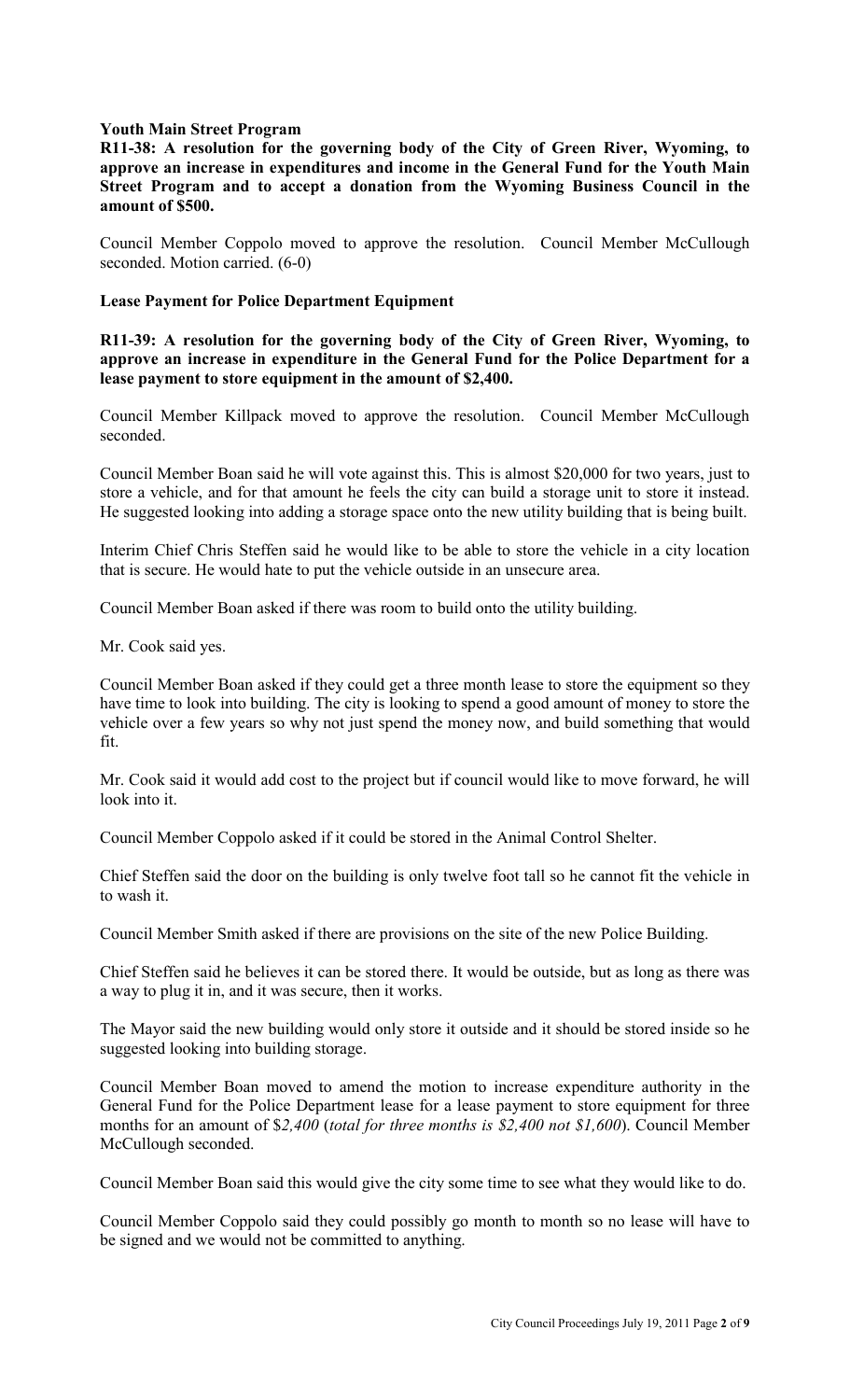Chief Steffen said he fully agrees with council's decision. He has no objection to where the storage will be.

Council Member Smith asked if three months time for the process of building the unit was enough.

Mr. Cook said he would have to check.

The Mayor said they need to look at the options and decide from there.

Motion carried. (6-0)

Original motion carried. (6-0)

#### **Workforce Analysis**

**R11-40: A resolution for the governing body of the City of Green River, Wyoming, to approve an increase in expenditure in the General Fund for the workforce analysis to be conducted in the amount of \$32,000.** 

Council Member Coppolo moved to approve the resolution. Council Member Smith seconded.

Council Member McCullough said he will vote against this because he feels the City Administrator can talk to the department heads to see what is needed within their department. If staff says they need more people he will listen. He does not need a study to tell him what is needed.

Council Member Boan said he will vote no also, because he feels staff is experienced enough to know what is best for the city.

Council Member Killpack said he will vote for this, because sometimes it is good to get someone from the outside to look at things. It will bring a different perspective.

Council Member Smith said our staff is not the issue. There are a lot of things that are coming up that we are asking our staff to do and they are loaded up. An outside look could bring best practices that would work here for us.

Council Member Coppolo said he will vote in favor of this. He said getting a set of fresh eyes to look into the city can help. It could help with restructuring and making decisions that will best suit the needs of the city.

The Mayor said he will vote in favor of this project. The staff is overwhelmed with what they have already, so they cannot take on anymore. He feels comfortable with having recommendations from other people that can look at the organization with a fresh pair of eyes.

Motion carried (4-2) with Council Members McCullough and Boan voting no.

#### **Baler for the Recycling Program**

**R11-41: A resolution for the governing body of the City of Green River, Wyoming, to approve an increase in expenditure in the Solid Waste Fund for the purchase of a baler for the Recycling Program in the amount of \$86,000.** 

Council Member Smith moved to approve the resolution. Council Member McCullough seconded.

Council Member McCullough said this is going to be a good investment for the future.

Council Member Smith said this will bale cardboard and will bring in some funding. The funding for this is already in the Solid Waste Fund and is not coming from un-appropriated funds.

Motion carried. (6-0)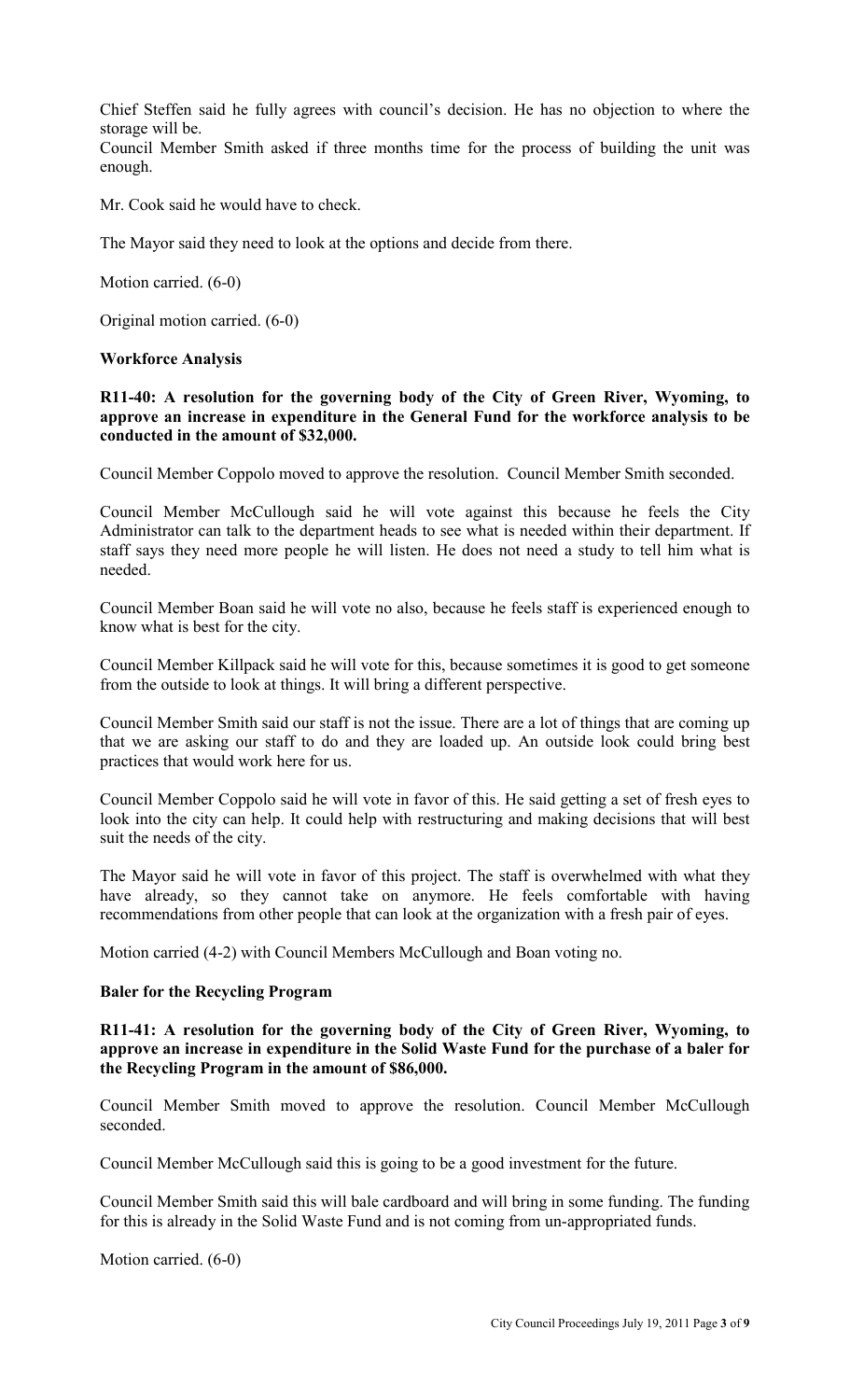### **Grant Writing Services**

### **R11-42: A resolution for the governing body of the City of Green River, Wyoming, to approve an increase in expenditures in the General Fund to contract for grant writing services in the amount of \$40,000.**

Council Member Boan moved to transfer \$40,000 from the Un-appropriated General Fund balance to the Legislative Nonprofessional line item to contract with Lisa Mueller to write grants for the Police Department Building and the Railroad Depot. Council Member McCullough seconded.

Council Member Smith asked if the Mayor had received another application for a grant writer.

The Mayor said the city had received three. The person they are looking into now has experience in grant writing. This would only be for the two grants that are being looked into, and does not commit the city to any one person for future grant writing.

Council Member Killpack said this motion is only to move the money, not the contract.

Council Member Boan withdrew his motion and Council Member McCullough withdrew his seconded.

Council Member Boan moved to transfer \$40,000 from the Un-appropriated General Fund balance to the Legislative Nonprofessional line item to contract with a grant writer for the Police Department Building and the Railroad Depot. Council Member McCullough seconded.

Motion carried (5-1) with Council Member Coppolo voting no.

## **COUNCIL ACTION ITEMS**

### **2011 HIDTA Grant**

Council Member Killpack moved to accept the HIDTA Grant award in the amount of \$96,286 and agree to the Memorandum of Understanding between the Wyoming DCI and the City of Green River/Green River Police Department for the year January 1, 2011 through December 31, 2011. Council Member Coppolo seconded. Motion carried. (6-0)

### **Catering Permit**

Council Member Coppolo moved to approve the issuance of a Catering Permit to The Liquor Depot to sell alcohol during the Oregon-California Trails Association banquet on Saturday, August 13, 2011, from 6:00 pm to 11:00 pm at the Island Pavilion, pending approval by the City of Rock Springs governing body. Council Member McCullough seconded. Motion carried. (6-0)

#### **2011 Recovery Month Activities**

Council Member Killpack moved to authorize the \$500 grant match for the City of Green River's participation in the 2011 Recovery Month activities. Council Member McCullough seconded.

Council Member Smith said the grant is for \$2,800 so the matching requirement is 25% or \$700.

Public Relations Specialist, for Southwest Counseling Services, Lena Warren said it should have been listed as a sponsorship not a grant match.

Council Member Smith asked if Southwest Counseling was planning to ask for money for this every year, they need to do it during the budget process.

Ms. Warren apologized for not asking during the budget process but she will try to in the future.

Motion carried. (6-0)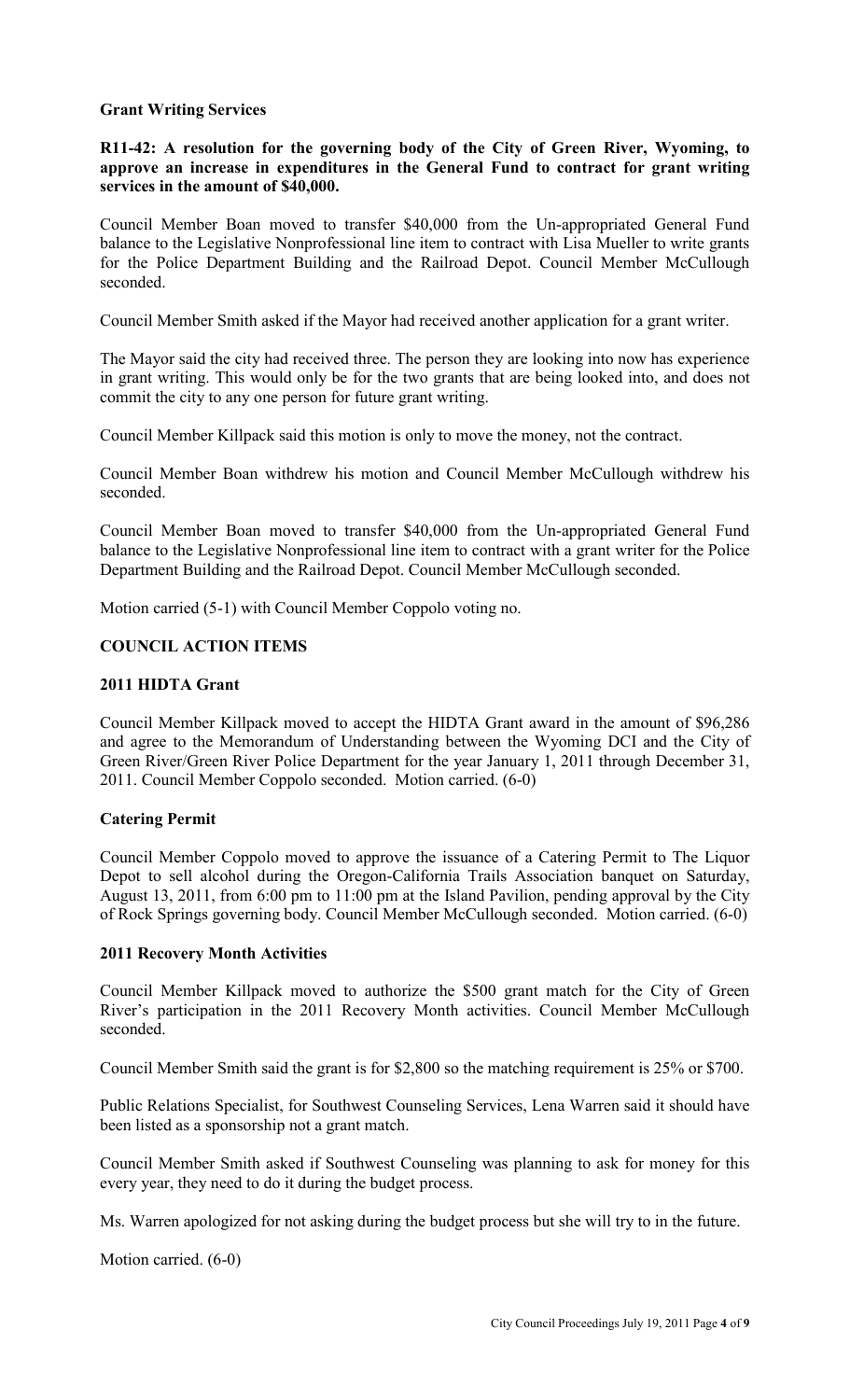## **Multi-material Horizontal Baler**

Council Member Smith moved to award the bid to Recycling Systems, LLC, out of Ogden, Utah for new Multi-material Horizontal Baler with above floor conveyor in the amount of \$85,799. Council Member Coppolo seconded. Motion carried. (6-0)

#### **Acceptance of Petroleum Contaminated Soils**

Council Member Coppolo moved to approve acceptance of petroleum contaminated soils from Williams Northwest Pipeline at a rate of \$69.55 per ton. Council Member Smith seconded.

Council Member McCullough asked for an explanation.

Sanitation Supervisor Linda Roosa said the landfill's permit allows them to accept petroleum contaminated soils. She said it is a small amount and can be used after it is treated.

Council Member McCullough said these are not highly contaminated soils.

Motion carried. (6-0)

### **FMC Bridge Replacement Project**

Council Member Coppolo moved to ratify Contract Amendment No. 1 with WYDOT for the FMC Bridge Replacement Project in the amount of \$896. Council Member Smith seconded. Motion carried. (6-0)

### **Agreement with Nelson Engineering**

Council Member McCullough moved to approve the amendment to the agreement with Nelson Engineering for construction engineering services in the amount of \$134,500 for the South Side Water Project. Council Member Coppolo seconded.

The Mayor asked what it was for.

Mr. Cook said it is for the addition of time for engineering services on the South Side Water Project. Jackman Construction is four months behind schedule. The project was planned to be completed in August but will not be done until October. Staff does not have the special expertise to oversee this project, so Nelson Engineering will be overseeing the project.

Council Member Killpack asked Mr. West if the city can require Mr. Jackman to pay the money to Nelson Engineering.

City Attorney Galen West said there will be liquidated damages accessed to Jackman Construction for everyday they go over the completion date, but it will not be close to what is going to be paid to Nelson Engineering. It will have to be looked at once the project is completed.

Council Member Killpack asked if this would require a lawsuit.

Mr. West said he would anticipate it would.

Council Member McCullough asked if there is money left over on a project, can the city hold on to it.

Mr. Cook said the city will hold on to any money that they can.

Council Member Boan asked what kind of obligation Nelson Engineering has with keeping the project on time as scheduled. He said it could benefit them to go over the scheduled time so they could collect more money. He feels they have both performed under standard and should be fired. He said the city needs to do something to protect this from happening again.

Motion carried. (6-0)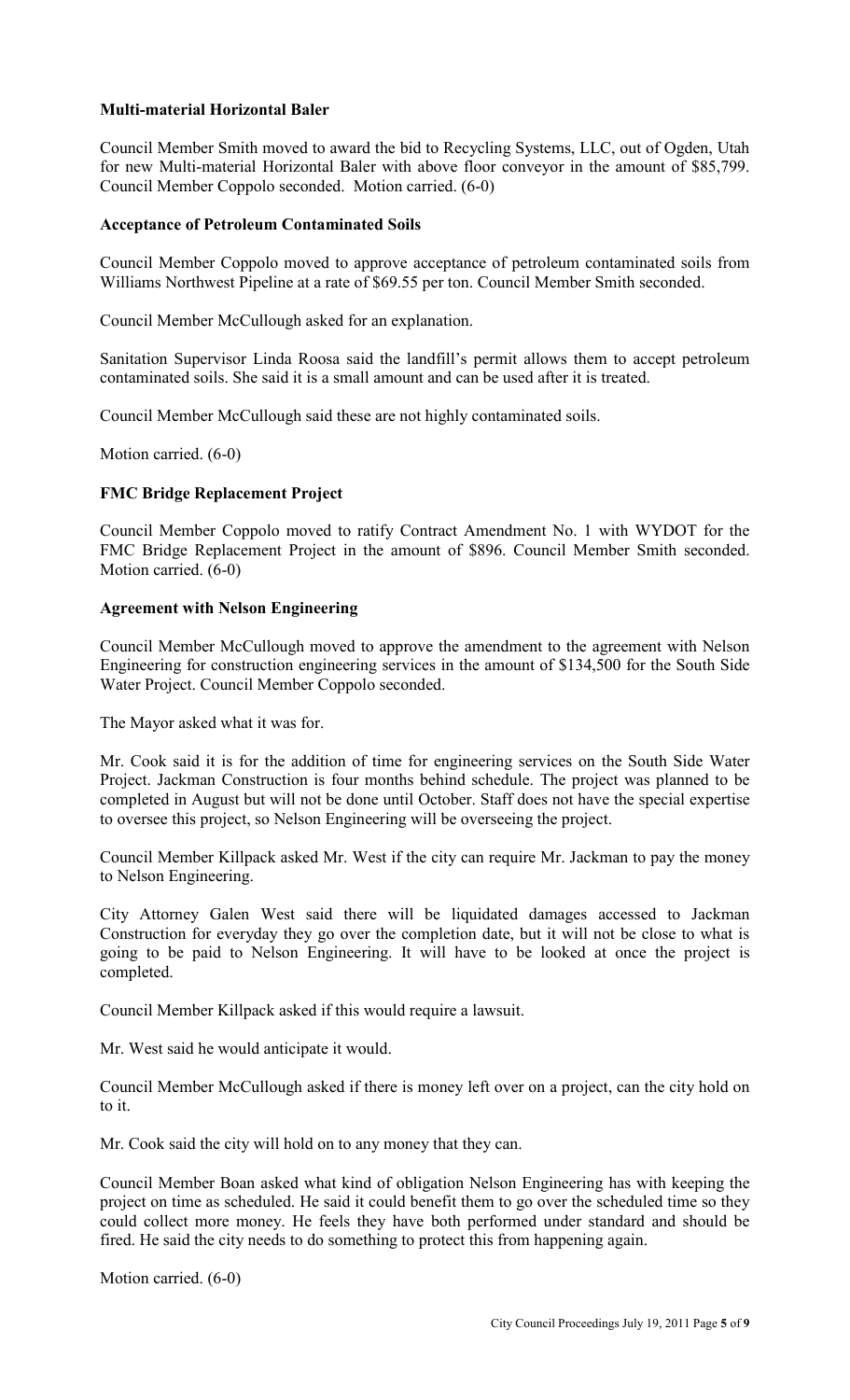## **2011 Capital Improvement Project**

Council Member Smith moved to award the 2011 Capital Improvement Project Schedules A through D to Lewis and Lewis, Incorporated in the amount of \$2,319,468.85. Council Member McCullough seconded.

Mr. Cook said the city will be doing utility and street work around Evers Park. This will be the major part of the improvements. The city will be resurfacing New Mexico Street and repaving the Pavilion and the Visitor's Center parking lots.

Council Member Smith asked if New Mexico Street and both parking lots will be completed this year.

City Engineer Dave Westling said yes.

Mr. Cook said the city required pre-qualifications on the bid there was no pre-qualification listed for the subcontractors. This raises some concerns with the staff since the contractor awarded the bid will be having Jackman Construction do their utility work for the project. Staff will be working with Lewis and Lewis as the contractor and not any of the subcontractors, so if there is a problem with the subcontractors then it is up to Lewis and Lewis to deal with it.

Council Member Killpack asked if the city could specify contractors they do not want to have working on projects because of issues in the past.

Mr. West said no.

Council Member Boan asked what the liquidated damages were in the contract.

Mr. Cook said it is usually around \$1,000 to \$1,500 a day.

Council Member Boan said he feels they should be higher.

Motion carried. (6-0)

## **Grant Writing Contract**

Council Member Boan moved to hire Lisa Mueller, a grant writer, to enter into a contract for services to write grants for the Police Department Building and the Railroad Depot. Council Member McCullough seconded.

Council Member Smith asked where the money was coming from and how much was in the account.

Mr. Cook said from the Un-appropriated Fund balance.

Director of Finance Jeff Nieters said there is \$300,000.

Council Member Killpack said he was impressed with her background information and that she had brought in over \$41 million in grants for the Rock Springs URA. This is why he will vote for this.

Council Member Coppolo asked why the upfront costs were so high.

Lisa Mueller said she has broken the costs down into three forms of payment. The deposit is for upfront cost, associated with meetings, travel, and time. This allows her to start the momentum full force. The second payment is due when the first grant is due. The third payment is based upon approval. No matter if it is approved or not, the city will have a final project that can be repackaged.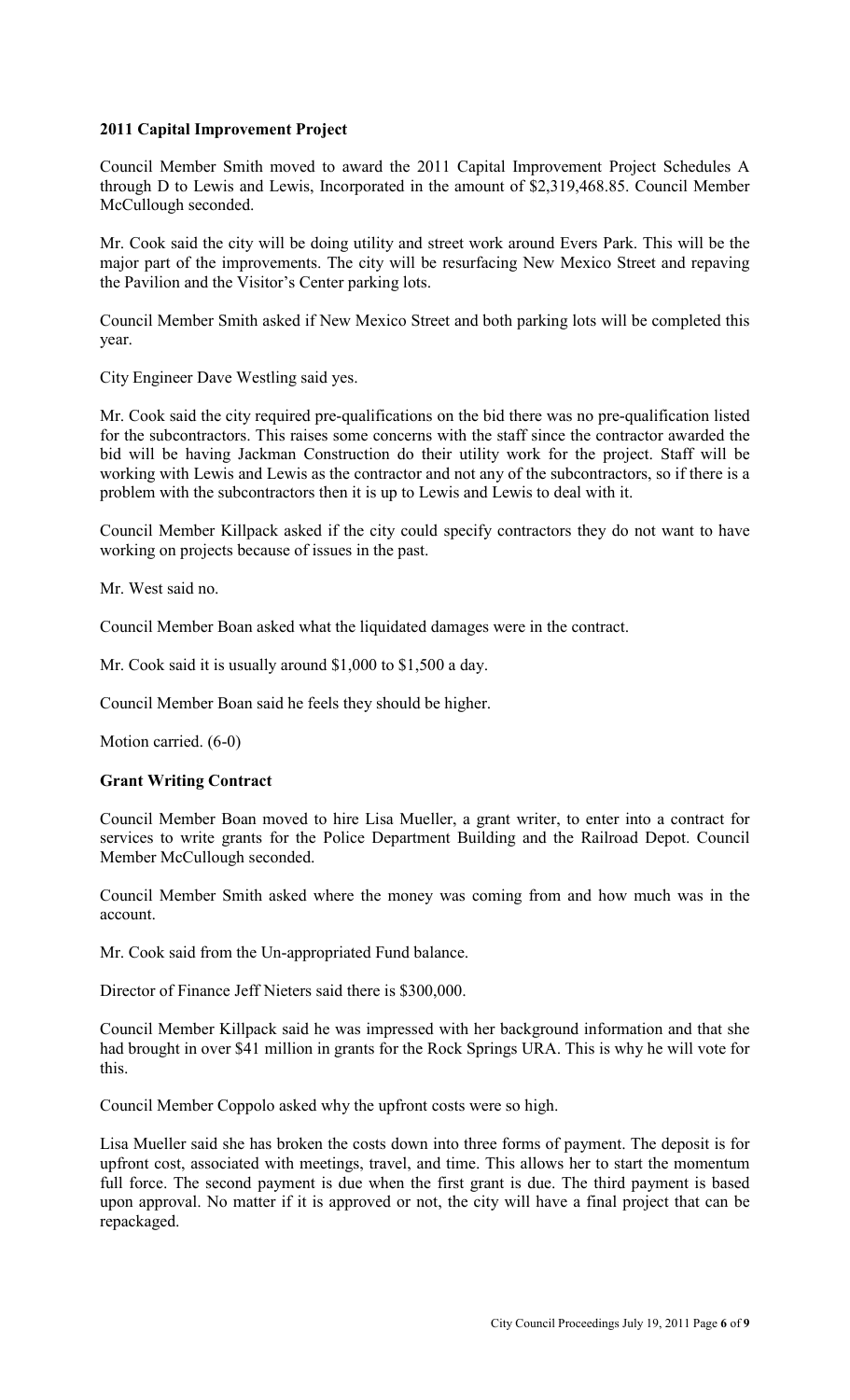The Mayor said it has been hard to find someone to write grants. The thing everyone needs to remember is there are time-lines that have to be met and Ms. Mueller has agreed to make sure they get met. He thanked her for stepping up to the plate.

Ms. Mueller thanked council for the opportunity to serve as the grant writer.

Motion carried. (6-0)

# **CONSENT AGENDA**

Council Member Boan moved to approve the following consent agenda items. Council Member McCullough seconded. Motion carried. (6-0)

- Authorize Larry Paine to remove a chain link dog run, and for Jessica Morrison to remove a 4-wheel ATV from the landfill.
- Agreement with Plan One Architects to design and oversee the bidding and construction for the new Police Department Building Project in the amount of \$125,000 pending legal review.
- Agreement with Southwest Counseling Service for the Employee Assistance Program and authorize the Mayor to sign it.
- The Final Deductive Change Order in the amount of \$23,090.40 and the Release of Retainage in the amount of \$14,377.46 for the South East Teton Storm Drain Project to Jackman Construction Inc.
- Community Funding agreements for fiscal year ending June 30, 2012 as follows:
	- Green River Chamber of Commerce \$86,000
	- Treatment Court Foundation \$6,000
	- Flaming Gorge Days \$10,000
	- Golden Hour Senior Center \$10,600
	- Food Bank of Sweetwater County \$20,000
	- SW-WRAP BNEA Program \$10,000
	- Southern Wyoming RSVP \$1,000
	- Sweetwater Family Resource Center \$5,500
	- Child Development Center \$25,000
	- $\div$  Youth Home, Inc. \$8,000
	- STAR Transit \$17,200
- Minutes for July 5, 2011 Council
- Financial Reports and Payment of Bills: Prepaid Invoices =  $$172,147.90$  Outstanding Invoices =  $$908,120.15$ Pre-authorization Payments =  $$874,000.00$  Payroll Expenditures =  $$753,385.87$

# **CITY ADMINISTRATOR'S COMMENTS**

Mr. Cook said the total cost for Flaming Gorge Days was \$49,722.46 which is down from last year.

Council Member Coppolo asked why the Police Department and Fire Department costs went up this year.

Fire Chief Mike Kennedy said the costs were for the water rescue team and their boat to be there at all times, because of the river, and there were more people at the concerts this year.

Council Member McCullough said he did a good job being prepared for what could happen.

The Mayor agreed and thanked the Chief and his staff.

Mr. Cook said staff is working on the consensus grant process for the high school rodeo events.

Staff is currently working on a draft ordinance to help with draining issues in high back curbs.

The city has received requests from citizens for new garbage cans, they have been ordered, and it will take two months for them to come in.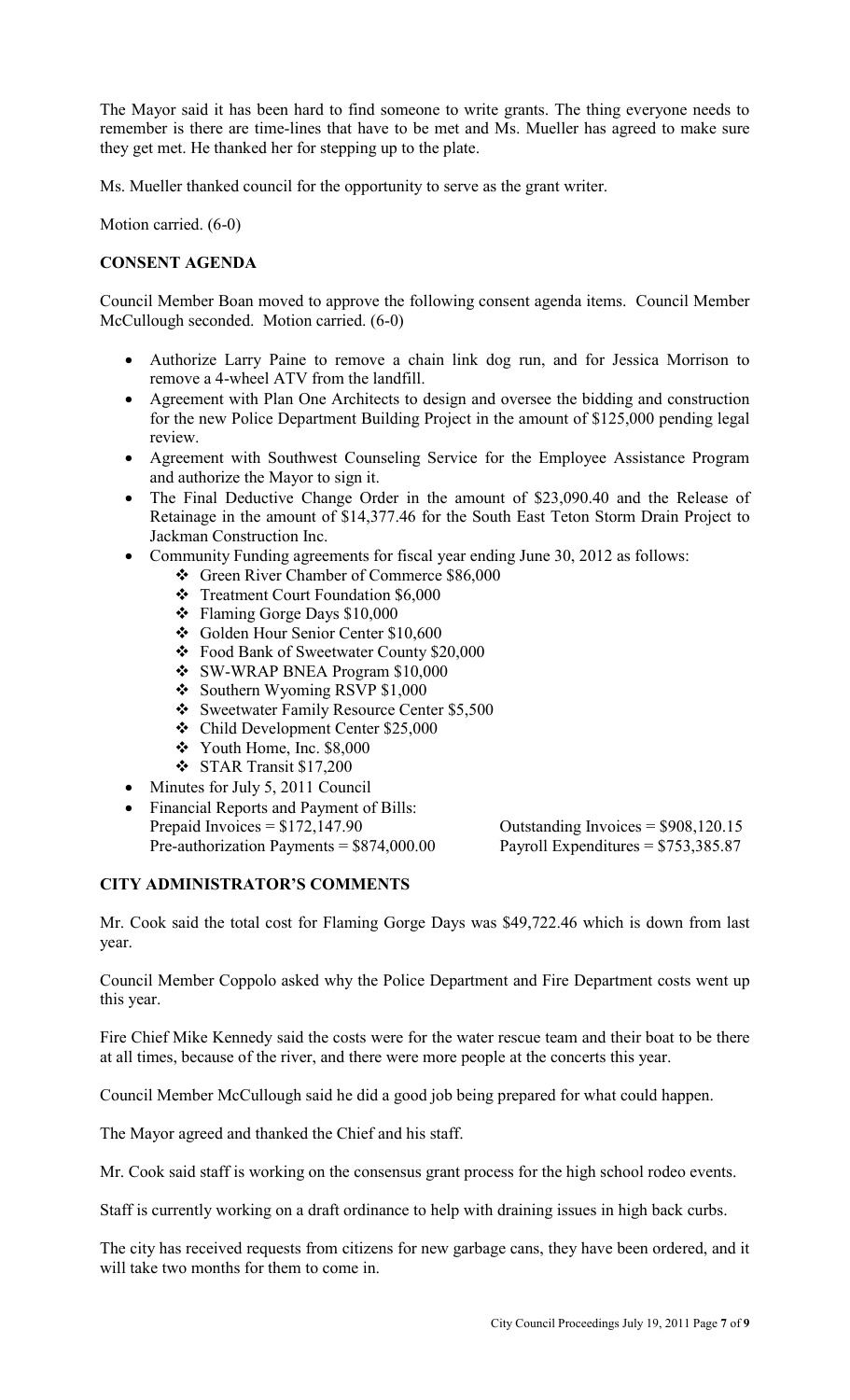The traffic committee has met and discussed the new school zone signs that have been recommended. There is a need for five at Truman, two at Harrison, and two at Washington. Each sign is \$3,200 and the Traffic Committee recommended moving forward with two at Harrison and two at Washington.

He said the city has requested permission to put up a fence and a shelter on the land that is leased from the Union Pacific Railroad. He received permission from Union Pacific so staff will be moving forward on it as soon as possible.

He called a meeting with staff on Monday, July 25th, at 10:00 am, to look at the parking ordinance.

He had a conversation with the Department of Environmental Quality on the old water treatment plant. He has addressed his concerns with DEQ on what the city would like to have done with the property, and he is hoping there will be some cooperation from DEQ.

Mr. Cook said he has started the process to advertise externally, as well as internally, for the Chief of Police position.

### **CITY ATTORNEY'S REPORT**

Mr. West had nothing to report.

### **MAYOR AND COUNCIL REPORTS**

Council Member Smith reminded everyone to wear their red shirts on Friday. He was impressed with the perfectly folded flag that was given to the city. He said there will be an impressive amount of work that will need to be done with the National High School Rodeo Finals. He suggested all the school signs be put up because it is a safety issue. He thanked Mr. Cook for looking into the parking ordinance again because that is a safety issue too.

Council Member McCullough echoed about the rodeo and said Green River needs to get a share of that money. He does not have any problems with the school signs. He asked about the mosquito spraying.

Mr. Cook said staff has increased the spraying to twice a day and they are planning to do an aerial spray on Monday, July 25, 2011.

Council Member Coppolo said he feels they should put the school signs in at Truman also. He said he was approached by a citizen that recommended renaming  $2<sup>nd</sup>$  Street to Expedition Way. This would be a great way to help with the way finding signage. He said a lot of groups are bringing in students into their committees and he feels the council should look into having one on the council. He also talked about having a reduction of paperwork by doing the agendas and other things electronically.

Council Member McCullough said he does not mind if council wants those things but he still wants his paper.

Council Member Boan said he would like some time, at the next workshop, to discuss the past year's budget. He reminded everyone that there will be a round table discussion on Tuesday, July 26, 2011, at 6:30 pm, in the Council Chambers. He thinks all of the school signs should be put in this year. He is also willing to look at the parking issues again. He thanked the service members for what they do and hopes they come back home safe.

Council Member Killpack said he supports the rodeo event and he supports the school zone signs. He said there will be a SWEDA board meeting next week so he will have an update at the next council meeting.

The Mayor said there will be a meeting Tuesday, July 26, 2011 to discuss the CDC building. Staff is currently working with Union Pacific Railroad on the depot. There was a Community Protecting the Green meeting with presentations on the water laws in Wyoming. He said Mr.